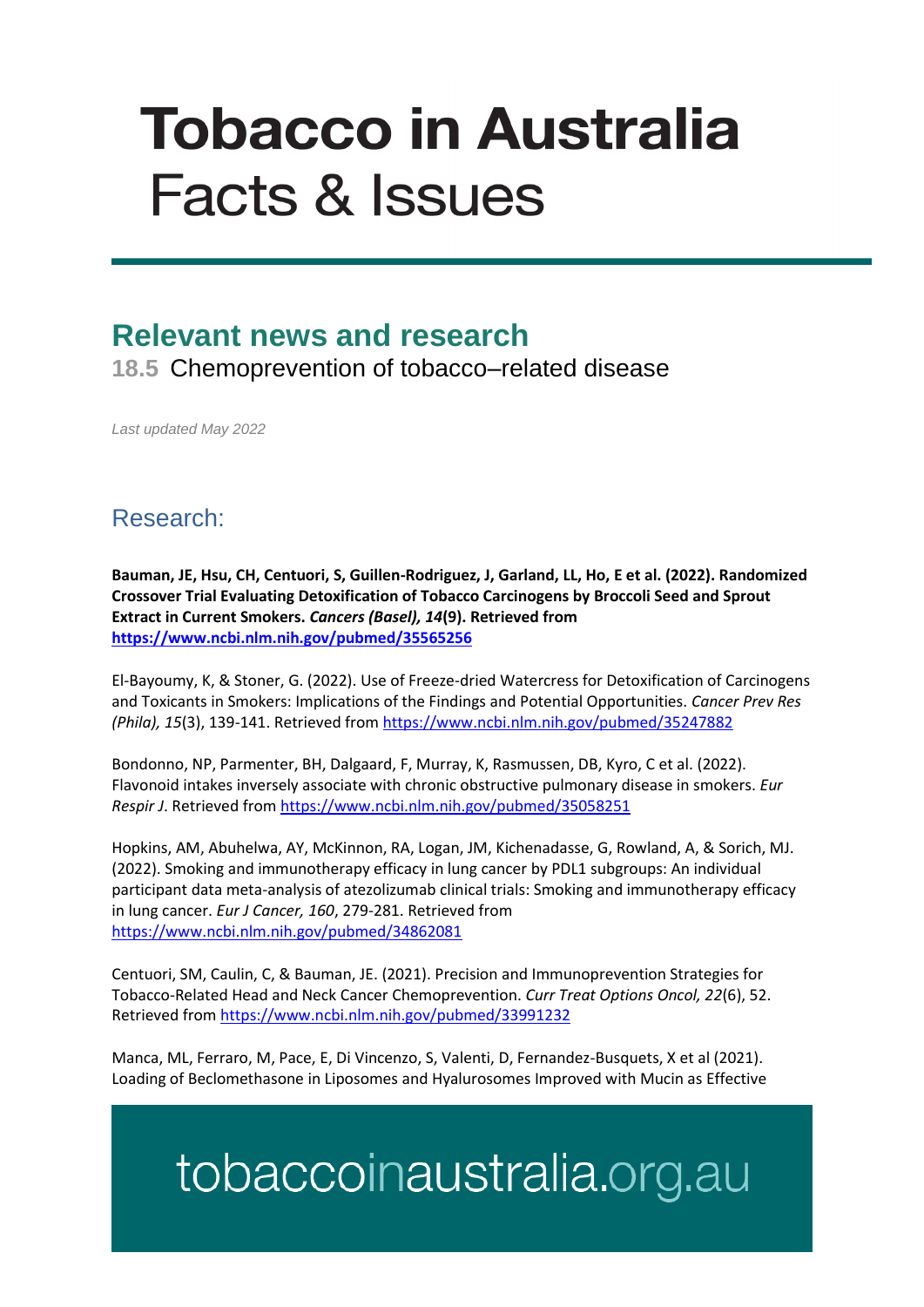Approach to Counteract the Oxidative Stress Generated by Cigarette Smoke Extract. *Nanomaterials (Basel), 11*(4). Retrieved from<https://www.ncbi.nlm.nih.gov/pubmed/33810420>

Retraction: Causation of Cigarette Smoke-induced Emphysema by p-Benzoquinone and Its Prevention by Vitamin C. (2021). *American Journal of Respiratory Cell and Molecular Biology, 64*(4), 519. Retrieved from<https://www.ncbi.nlm.nih.gov/pubmed/33792529>

Reis, R, Orak, D, Yilmaz, D, Cimen, H, & Sipahi, H. (2021). Modulation of cigarette smoke extractinduced human bronchial epithelial damage by eucalyptol and curcumin. *Hum Exp Toxicol*, 960327121997986. Retrieved from <https://www.ncbi.nlm.nih.gov/pubmed/33686898>

Cui, Y, Liu, K WK, Ip, MSM, Liang, Y, & Mak, JCW. (2020). Protective effect of selegiline on cigarette smoke-induced oxidative stress and inflammation in rat lungs in vivo. *Ann Transl Med, 8*(21), 1418. Retrieved from <https://www.ncbi.nlm.nih.gov/pubmed/33313163>

Machado-Junior, PA, Araujo, NPS, Souza, ABF, Castro, TF, Oliveira, M, Costa, GP et al (2020). Protective Effects of Quercetin on Livers from Mice Exposed to Long-Term Cigarette Smoke. *Biomed Res Int, 2020*, 2196207. Retrieved from<https://www.ncbi.nlm.nih.gov/pubmed/33282940>

Li, J, Qiu, C, Xu, P, Lu, Y, & Chen, R. (2020). Casticin Improves Respiratory Dysfunction and Attenuates Oxidative Stress and Inflammation via Inhibition of NF-kB in a Chronic Obstructive Pulmonary Disease Model of Chronic Cigarette Smoke-Exposed Rats. *Drug Des Devel Ther, 14*, 5019-5027. Retrieved from<https://www.ncbi.nlm.nih.gov/pubmed/33235440>

Toledo-Arruda, AC, Sousa Neto, IV Vieira, RP, Guarnier, FA, Caleman-Neto, A, Suehiro, CL et al (2020). Aerobic exercise training attenuates detrimental effects of cigarette smoke exposure on peripheral muscle through stimulation of the Nrf2 pathway and cytokines: a time-course study in mice. *Appl Physiol Nutr Metab, 45*(9), 978-986. Retrieved from <https://www.ncbi.nlm.nih.gov/pubmed/32813570>

Guevara, M, Proano, A, Tejera, E, Ballesteros, I, Sanchez, ME, Granda-Albuja, MG et al (2020). Protective effect of the medicinal herb infusion "Horchata" against oxidative damage in cigarette smokers: an ex vivo study. *Food Chem Toxicol*, 111538. Retrieved from <https://www.ncbi.nlm.nih.gov/pubmed/32615239>

Jubinville, E, Milad, N, Maranda-Robitaille, M, Lafrance, MA, Pineault, M, Lamothe, J et al (2020). Critical importance of dietary methionine and choline in the maintenance of lung homeostasis during normal and cigarette smoke exposure conditions. *Am J Physiol Lung Cell Mol Physiol*. Retrieved from <https://www.ncbi.nlm.nih.gov/pubmed/32640840>

Kim, T, Oak, CH, Jung, MH, Jang, TW, & Kim, J. (2020). High Serum Folate Concentration Is Associated with Better Lung Function in Male Chronic Obstructive Pulmonary Disease Patients Who Are Current Smokers: Analysis of Nationwide Population-Based Survey. *Nutrients, 12*(8). Retrieved from <https://www.ncbi.nlm.nih.gov/pubmed/32722447>

McEvoy, CT, Shorey-Kendrick, LE, Milner, K, Schilling, D, Tiller, C, Vuylsteke, B et al (2020). Vitamin C to Pregnant Smokers Persistently Improves Infant Airway Function to 12 Months of Age: A Randomised Trial. *Eur Respir J*. Retrieved fro[m https://www.ncbi.nlm.nih.gov/pubmed/32616589](https://www.ncbi.nlm.nih.gov/pubmed/32616589)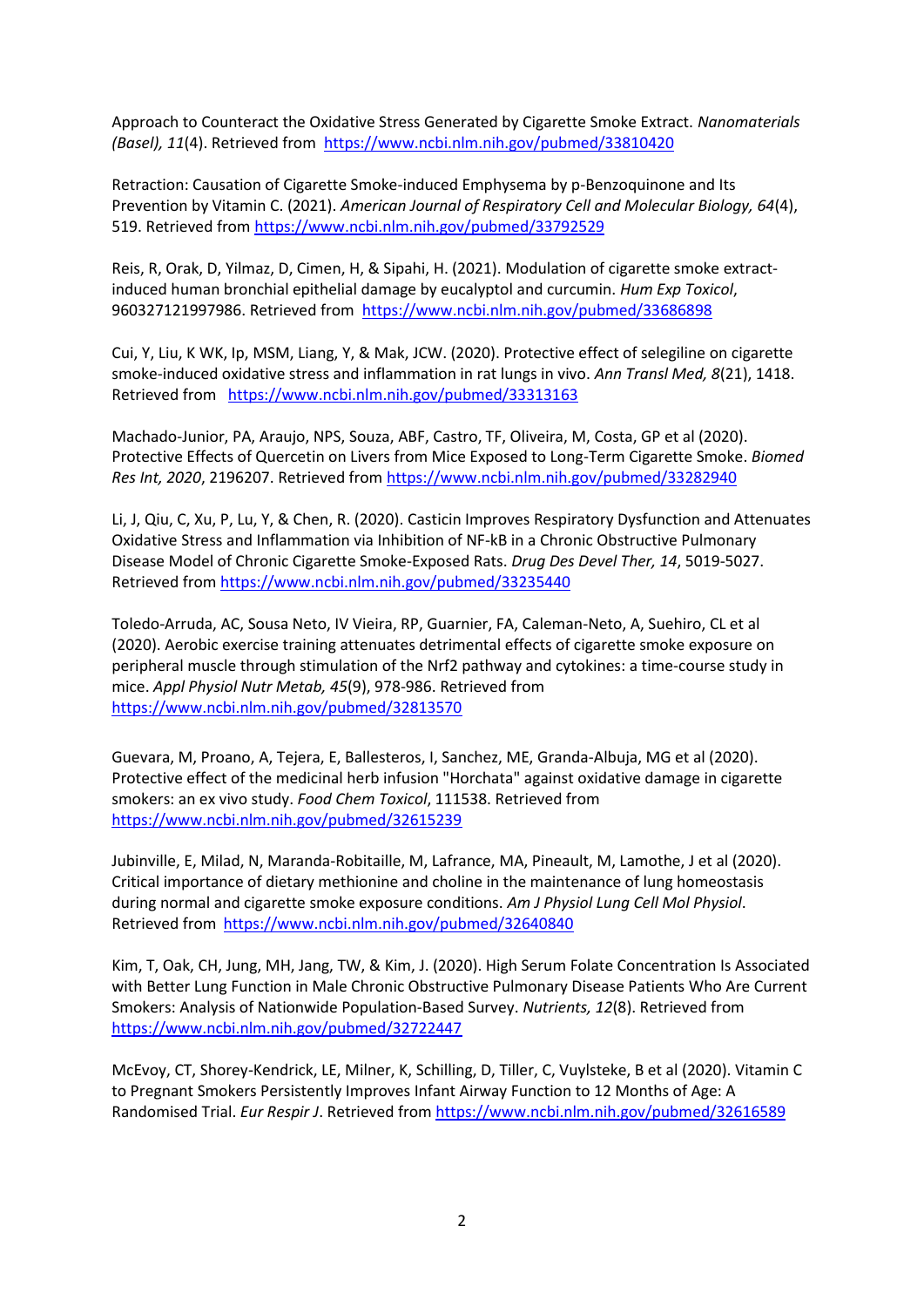Burchiel, SW, Lauer, FT, Factor-Litvak, P, Liu, X, Islam, T, Eunus, M et al (2020). Arsenic exposure associated T cell proliferation, smoking, and vitamin D in Bangladeshi men and women. *PLoS One, 15*(6), e0234965. Available from:<https://www.ncbi.nlm.nih.gov/pubmed/32574193>

Ghosh, AJ, Moll, M, Hayden, LP, Bon, J, Regan, E, Hersh, CP, & Investigators, CO. (2020). Vitamin D deficiency is associated with respiratory symptoms and airway wall thickening in smokers with and without COPD: a prospective cohort study. *BMC Pulm Med, 20*(1), 123. Available from: <https://www.ncbi.nlm.nih.gov/pubmed/32366316>

Hamza, SA, Wahid, A, Afzal, N, Asif, S, Imran, MF, Khurshid, Z, & Bokhari, SAH. (2020). Effect of Sodium Bicarbonate Mouth Wash on Salivary pH and Interleukin-1beta Levels among Smokers. *Eur J Dent*. Available from:<https://www.ncbi.nlm.nih.gov/pubmed/32396972>

Ma, B, Chen, Y, Wang, X, Zhang, R, Niu, S, Ni, L et al (2020). Cigarette smoke exposure impairs lipid metabolism by decreasing low-density lipoprotein receptor expression in hepatocytes. *Lipids Health Dis, 19*(1), 88. Available from:<https://www.ncbi.nlm.nih.gov/pubmed/32384892>

Erythropel, HC, Anastas, PT, Krishnan-Sarin, S, O'Malley, SS, Jordt, SE, & Zimmerman, J B. (2020). Differences in flavourant levels and synthetic coolant use between USA, EU and Canadian Juul products. *Tob Control*. Available from:<https://www.ncbi.nlm.nih.gov/pubmed/32341193>

Escobar, YH, Nipp, G, Cui, T, Petters, SS, Surratt, JD, & Jaspers, I. (2020). In Vitro Toxicity and Chemical Characterization of Aerosol Derived from Electronic Cigarette Humectants Using a Newly Developed Exposure System. *Chem Res Toxicol*. Available from: <https://www.ncbi.nlm.nih.gov/pubmed/32223225>

Pankow, JF, Duell, AK, & Peyton, DH. (2020). Free-Base Nicotine Fraction alphafb in Non-Aqueous vs. Aqueous Solutions: Electronic Cigarette Fluids Without vs. With Dilution with Water. *Chem Res Toxicol*. Available from[: https://www.ncbi.nlm.nih.gov/pubmed/32255343](https://www.ncbi.nlm.nih.gov/pubmed/32255343)

Ambrose, JA, Najafi, A, Jain, V, Muller, JE, Ranka, S, & Barua, RS. (2020). Reducing Tobacco related disability in chronic smokers. *Am J Med*. Available from: <https://www.ncbi.nlm.nih.gov/pubmed/32325048>

Pulliero, A, Pergoli, L, Micale, RT, Camoirano, A, Bollati, V et al. (2019). Extracellular vesicles in biological fluids. A biomarker of exposure to cigarette smoke and treatment with chemopreventive drugs. *J Prev Med Hyg, 60*(4), E327-E336. Available from: <https://www.ncbi.nlm.nih.gov/pubmed/31967089>

Garland, L, Guillen-Rodriguez, J, Hsu, CH, Yozwiak, M, Zhang, HH, Alberts, DS et al. (2019). Effect of intermittent versus continuous low dose aspirin on nasal epithelium gene expression in current smokers: A randomized, double-blinded trial. *Cancer Prev Res (Phila)*. Available from: <https://www.ncbi.nlm.nih.gov/pubmed/31451521>

Keith, RL, Blatchford, PJ, Merrick, DT, Bunn, PA, Bagwell, B, Dwyer-Nield, LD et al. (2019). A Randomized Phase II Trial of Pioglitazone for Lung Cancer Chemoprevention in High Risk Current and Former Smokers. *Cancer Prev Res (Phila)*. Available from: <https://www.ncbi.nlm.nih.gov/pubmed/31308004>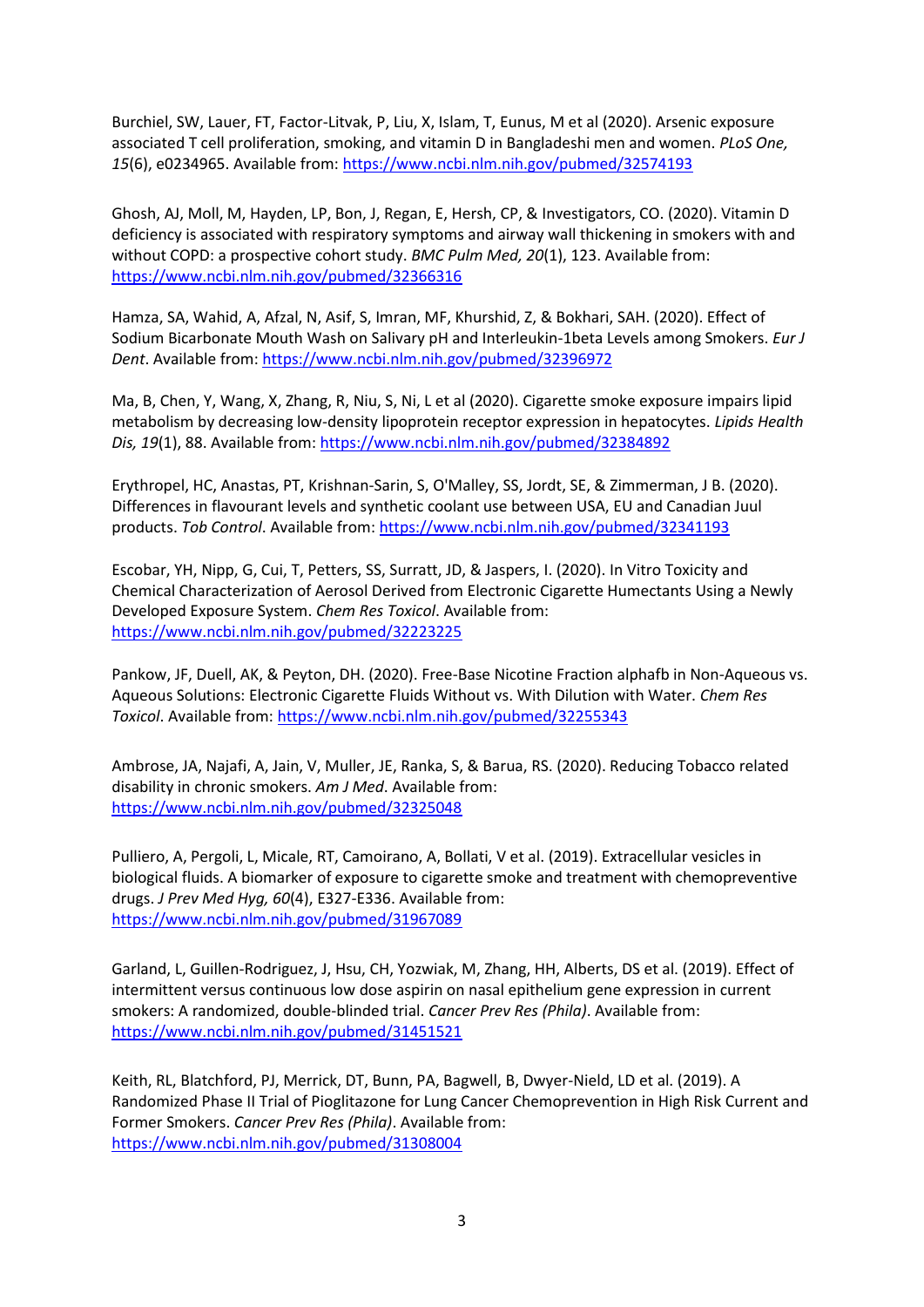Koo, HJ, Lee, KR, Kim, HS, & Lee, BM. (2019). Detoxification effects of aloe polysaccharide and propolis on the urinary excretion of metabolites in smokers. *Food Chem Toxicol, 130*, 99-108. Available from[: https://www.ncbi.nlm.nih.gov/pubmed/31112706](https://www.ncbi.nlm.nih.gov/pubmed/31112706)

Alsharairi, NA. (2019). The Effects of Dietary Supplements on Asthma and Lung Cancer Risk in Smokers and Non-Smokers: A Review of the Literature. *Nutrients, 11*(4). Available from: <https://www.ncbi.nlm.nih.gov/pubmed/30925812>

Alzoubi, KH, Halboup, AM, Alomari, MA, & Khabour, OF. (2019). The neuroprotective effect of vitamin E on waterpipe tobacco smoking-induced memory impairment: The antioxidative role. *Life Sci, 222*, 46-52. Available from[: https://www.ncbi.nlm.nih.gov/pubmed/30817915](https://www.ncbi.nlm.nih.gov/pubmed/30817915)

Elisia, I, Cho, B, Hay, M, Li, MY, Hofs, E, Lam, V et al (2019). The Effect of Diet and Exercise on Tobacco Carcinogen-induced Lung Cancer. *Carcinogenesis*. Available from: <https://www.ncbi.nlm.nih.gov/pubmed/30874285>

Yusuf, KK, Salihu, HM, Wilson, R, Mbah, A, Sappenfield, W, King, L M, & Bruder, K. (2019). Comparing Folic Acid Dosage Strengths to Prevent Reduction in Fetal Size Among Pregnant Women Who Smoked Cigarettes: A Randomized Clinical Trial. *JAMA Pediatr*. Available from: <https://www.ncbi.nlm.nih.gov/pubmed/30882856>

Gondim, FL, Serra, DS, & Cavalcante, FSA. (2019). Effects of Eucalyptol in respiratory system mechanics on acute lung injury after exposure to short-term cigarette smoke. Respir Physiol Neurobiol, 266, 33-38. Available from: <https://www.ncbi.nlm.nih.gov/pubmed/31022470>

Oba, S, Inaba, Y, Shibuya, T, Oshima, J, Seyama, K, Kobayashi, T et al. (2019). Changes in oxidative stress levels during two weeks of smoking cessation treatment and their association with nutritional characteristics in Japanese smokers. Exp Ther Med, 17(4), 2757-2764. Available from: <https://www.ncbi.nlm.nih.gov/pubmed/30930973>

Sivandzade, F, & Cucullo, L. (2019). Assessing the protective effect of rosiglitazone against electronic cigarette/tobacco smoke-induced blood-brain barrier impairment. BMC Neurosci, 20(1), 15. Available from: <https://www.ncbi.nlm.nih.gov/pubmed/30947684>

Stanislawska-Sachadyn, A, Borzyszkowska, J, Krzeminski, M, Janowicz, A, Dziadziuszko, R, Jassem, J et al. (2019). Folate/homocysteine metabolism and lung cancer risk among smokers. PLoS One, 14(4), e0214462. Available from: <https://www.ncbi.nlm.nih.gov/pubmed/30939165>

Stabile, LP, Farooqui, M, Kanterewicz, B, Abberbock, S, Kurland, BF, Diergaarde, B, Siegfried, JM. Preclinical Evidence for Combined Use of Aromatase Inhibitors and NSAIDs as Preventive Agents of Tobacco-Induced Lung Cancer. J Thorac Oncol. 2017 Dec 9. pii: S1556-0864(17)33076-9. Available from:<https://www.ncbi.nlm.nih.gov/pubmed/29233790>

King, PT, Sharma, R, O'Sullivan, KM, Callaghan, J, Dousha, L, Thomas, B, Ruwanpura, S, Lim, S, Farmer, MW, Jennings, BR, Finsterbusch, M, Brooks, G, Selemidis, S, Anderson, GP, Holdsworth, SR, Bardin, PG. Deoxyribonuclease 1 reduces pathogenic effects of cigarette smoke exposure in the lung. Sci Rep. 2017 Sep 21;7(1):12128. Available from:<https://www.ncbi.nlm.nih.gov/pubmed/28935869>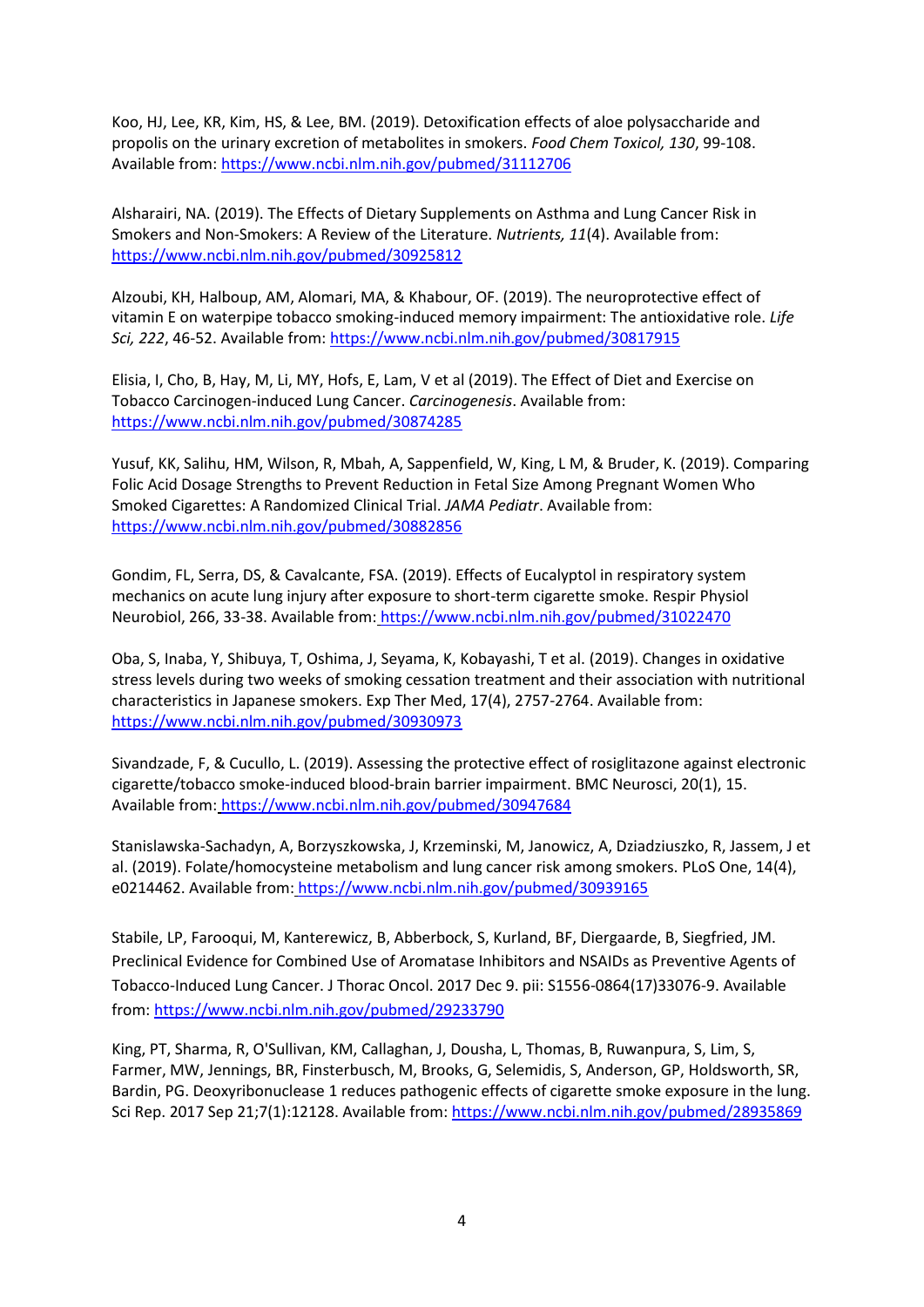Chan, YL, Saad, S, Al-Odat, I, Oliver, BG, Pollock, C, Jones, NM, Chen, H. Maternal L-Carnitine Supplementation Improves Brain Health in Offspring from Cigarette Smoke Exposed Mothers. Front Mol Neurosci. 2017 Feb 13;10:33. Available from[: http://www.ncbi.nlm.nih.gov/pubmed/28243190](http://www.ncbi.nlm.nih.gov/pubmed/28243190)

Gao, W, Guo, Y, Yang, H. Platycodin D protects against cigarette smoke-induced lung inflammation in mice. Int Immunopharmacol. 2017 Jun;47:53-58. Available from: <http://www.ncbi.nlm.nih.gov/pubmed/28363109>

Ghazali, WS, Romli, AC, Mohamed, M. Effects of honey supplementation on inflammatory markers among chronic smokers: a randomized controlled trial. BMC Complement Altern Med. 2017 Mar 28;17(1):175. Available from:<http://www.ncbi.nlm.nih.gov/pubmed/28351393>

Kalthoff, S, Landerer, S, Reich, J, Strassburg, CP. Protective effects of coffee against oxidative stress induced by the tobacco carcinogen benzo[alpha]pyrene. Free Radic Biol Med. 2017 Jul;108:66-76. Available from[: http://www.ncbi.nlm.nih.gov/pubmed/28300668](http://www.ncbi.nlm.nih.gov/pubmed/28300668)

Liang, Z, Wu, R, Xie, W, Xie, C, Wu, J, Geng, S, Li, X, Zhu, M, Zhu, W, Zhu, J, Huang, C, Ma, X, Xu, W, Zhong, C, Han, H. Effects of Curcumin on Tobacco Smoke-induced Hepatic MAPK Pathway Activation and Epithelial-Mesenchymal Transition In Vivo. Phytother Res, 2017. Available from: <http://www.ncbi.nlm.nih.gov/pubmed/28585748>

Liu, X Ma, C, Wang, X, Wang, W, Li, Z, Wang, P, Sun, W, Xue, B. Hydrogen coadministration slows the development of COPD-like lung disease in a cigarette smoke-induced rat model. Int J Chron Obstruct Pulmon Dis. 2017 May 2;12:1309-1324. Available from: <http://www.ncbi.nlm.nih.gov/pubmed/28496315>

Manavalan, S, Getachew, B, Manaye, KF, Khundmiri, SJ, Csoka, AB, McKinley, R, Tamas, A, Reglodi, D, Tizabi, Y. PACAP Protects Against Ethanol and Nicotine Toxicity in SH-SY5Y Cells: Implications for Drinking-Smoking Co-morbidity. Neurotox Res. 2017 Jul;32(1):8-13. Available from: <http://www.ncbi.nlm.nih.gov/pubmed/28342135>

McEvoy, CT, Milner, KF, Scherman, AJ, Schilling, DG, Tiller, CJ, Vuylsteke, B, Shorey-Kendrick, LE, Spindel, ER, Schuff, R, Mitchell, J, Peters, D, Metz, J, Haas, D, Jackson, K, Tepper, RS, Morris, CD. Vitamin C to Decrease the Effects of Smoking in Pregnancy on Infant Lung Function (VCSIP): Rationale, design, and methods of a randomized, controlled trial of vitamin C supplementation in pregnancy for the primary prevention of effects of in utero tobacco smoke exposure on infant lung function and respiratory health. Contemp Clin Trials. 2017 Jul;58:66-77. Available from: <http://www.ncbi.nlm.nih.gov/pubmed/28495620>

No authors listed. Eating five a day cuts COPD risk in former and current male smokers. Nurs Stand. 2017 Mar 8;31(28):16. Available from:<http://www.ncbi.nlm.nih.gov/pubmed/28271762>

Serban, KA, Petrusca, DN, Mikosz, A, Poirier, C, Lockett, AD, Saint, L, Justice, MJ, Twigg, HL, Campos, MA, Petrache, I. Alpha-1 antitrypsin supplementation improves alveolar macrophages efferocytosis and phagocytosis following cigarette smoke exposure. PLoS One. 2017 Apr 27;12(4):e0176073. Available from[: http://www.ncbi.nlm.nih.gov/pubmed/28448535](http://www.ncbi.nlm.nih.gov/pubmed/28448535)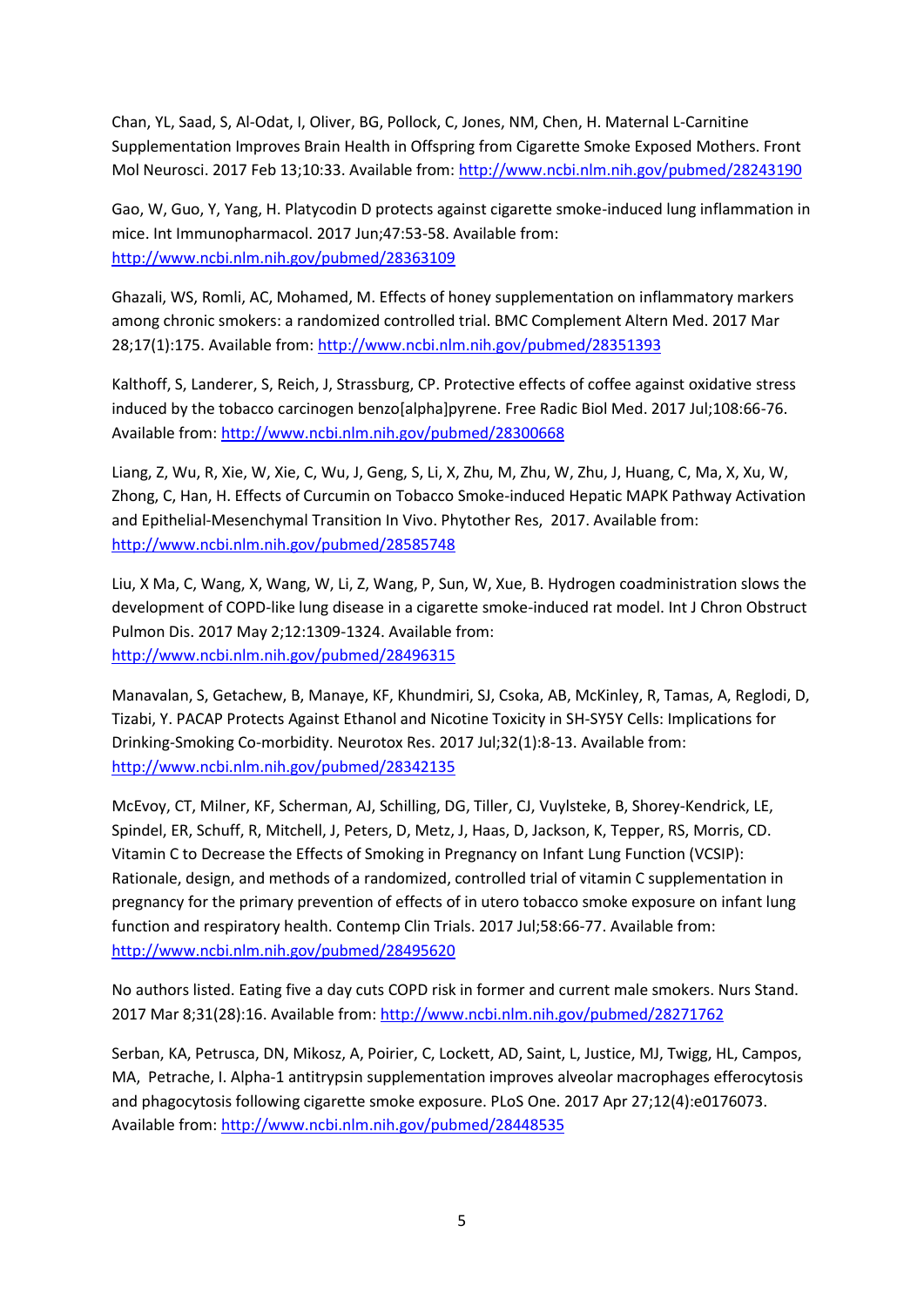Sharma, S. The Epigenetics of Intrauterine Smoke Exposure: Can Maternal Vitamin C Supplementation Prevent Neonatal Respiratory Disease? Am J Respir Crit Care Med, 2017. Available from:<http://www.ncbi.nlm.nih.gov/pubmed/28504906>

Shin, NR, Kim, SH, Ko, JW, Park, SH, Lee, IC, Ryu, JM, Kim, JC, Shin, IS. HemoHIM, a herbal preparation, alleviates airway inflammation caused by cigarette smoke and lipopolysaccharide. Lab Anim Res. 2017 Mar;33(1):40-47. Available from:<http://www.ncbi.nlm.nih.gov/pubmed/28400838>

Shorey-Kendrick, LE, McEvoy, CT, Ferguson, B, Burchard, J, Park, BS, Gao, L, Vuylsteke, BH, Milner, KF, Morris, CD , Spindel, ER. Vitamin C Prevents Offspring DNA Methylation Changes Associated with Maternal Smoking in Pregnancy. Am J Respir Crit Care Med, 2017. Available from: <http://www.ncbi.nlm.nih.gov/pubmed/28422514>

Song, C, Luo, B, Gong, L. Resveratrol reduces the apoptosis induced by cigarette smoke extract by upregulating MFN2. PLoS One. 2017 Apr 13;12(4):e0175009. Available from: <http://www.ncbi.nlm.nih.gov/pubmed/28406974>

Vasto, S, Accardi, G, Aiello, A, Di Gaudio, F, Barera, A, Indelicato, S, Galimberti, D, Italiano, E, Monastero, R, Rizzo, C, Caruso, C, Candore, G. Dietary Supplements as Surrogate of Mediterranean Diet in Healthy Smoking Subjects. Rejuvenation Res, 2017. Available from: <http://www.ncbi.nlm.nih.gov/pubmed/28498017>

Azimi, S, Mansouri, Z, Bakhtiari, S, Tennant, M, Kruger, E, Rajabibazl, M, Daraei, A. Does green tea consumption improve the salivary antioxidant status of smokers? Arch Oral Biol. 2017 Feb 3;78:1-5. Available from[: http://www.ncbi.nlm.nih.gov/pubmed/28189030](http://www.ncbi.nlm.nih.gov/pubmed/28189030)

Chen, F, Yan, L, Lin, L, Liu, F, Qiu, Y, Huang, J, Wu, J, Cai, L, Cai, G, Aoyagi, K, He, B. Independent and joint effects of tea and milk consumption on oral cancer among non-smokers and non-drinkers: a case-control study in China. Oncotarget, 2017. Available from: <http://www.ncbi.nlm.nih.gov/pubmed/28179582>

Costa, A, Facchini, G, Pinheiro, AL, da Silva, MS, Bonner, MY, Arbiser, J, Eberlin, S. Honokiol protects skin cells against inflammation, collagenolysis, apoptosis, and senescence caused by cigarette smoke damage. Int J Dermatol, 2017. Available from:<http://www.ncbi.nlm.nih.gov/pubmed/28229451>

Li, W, Lin, X, Wang, R, Wang, F, Xie, S, Tse, LA. Hormone therapy and lung cancer mortality in women: Systematic review and meta-analysis. Steroids. 2017 Feb;118:47-54. Available from: <http://www.ncbi.nlm.nih.gov/pubmed/27964943>

He, Y, Pan, A, Hu, FB, Ma, X. Folic acid supplementation, birth defects, and adverse pregnancy outcomes in Chinese women: a population-based mega-cohort study. Lancet. 2016 Oct;388 Suppl 1:S91. Available from:<http://www.ncbi.nlm.nih.gov/pubmed/27968911>

Lam, S, Mandrekar, SJ, Gesthalter, Y, Allen Ziegler, KL, Seisler, DK, Midthun, DE, Mao, JT, Aubry, MC, McWilliams, A, Sin, DD, Shaipanich, T, Liu, G, Johnson, E, Bild, AH, Lenburg, ME et al. A randomized phase IIb trial of myo-Inositol in smokers with bronchial dysplasia. Cancer Prev Res (Phila), 2016. Available from[: http://www.ncbi.nlm.nih.gov/pubmed/27658890](http://www.ncbi.nlm.nih.gov/pubmed/27658890)